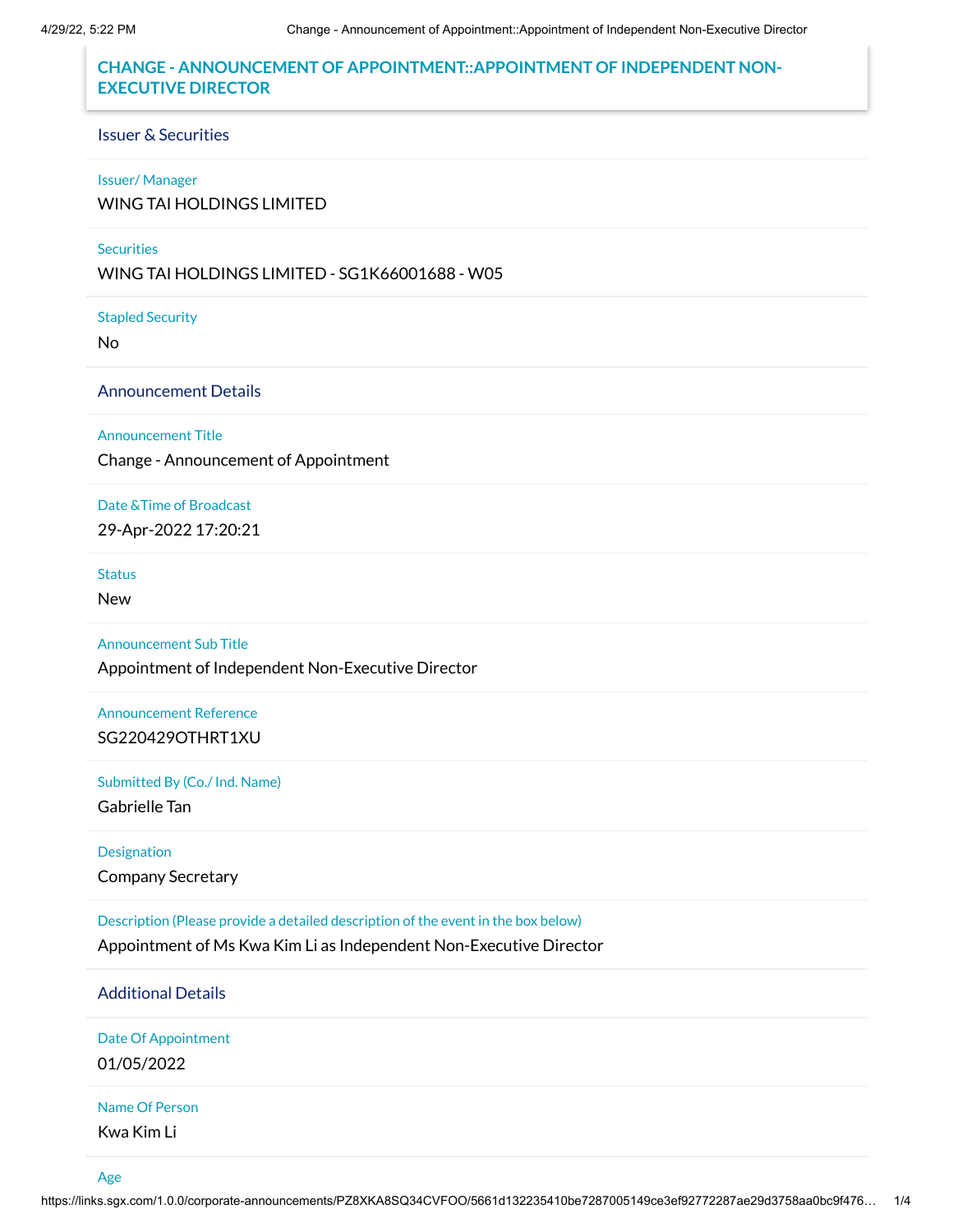65

# Country Of Principal Residence

### Singapore

The Board's comments on this appointment (including rationale, selection criteria, and the search and nomination process)

The Board of Directors has accepted the recommendation of the Nominating Committee of Wing Tai Holdings Limited ("WTH") which has reviewed Ms Kwa Kim Li's qualifications and experience and approved the appointment of Ms Kwa as an independent non-executive director of WTH.

Whether appointment is executive, and if so, the area of responsibility

Non-Executive

Job Title (e.g. Lead ID, AC Chairman, AC Member etc.)

Independent Non-Executive Director, Member of Audit & Risk Committee and Remuneration Committee

Professional qualifications

LLB (Hons), National University of Singapore

Any relationship (including immediate family relationships) with any existing director, existing executive officer, the issuer and/ or substantial shareholder of the listed issuer or any of its principal subsidiaries None

Conflict of interests (including any competing business) None

### Working experience and occupation(s) during the past 10 years

Ms Kwa Kim Li is the Managing Partner of Lee & Lee, Advocates and Solicitors. She was named as one of Singapore's Top Property Lawyers in Asian Legal Business Legal Who's Who Singapore. She has been in practice with Lee & Lee for over 40 years, and her practice spans various aspects of law. Although area of specialty is Real Estate, Ms Kwa also advises on Loans, Trusts, Wills, Probates, Joint Ventures, Dispute Resolutions, and Cross Border Transactions.

Ms Kwa has seen the development of the Singapore real estate market cycles over four decades and has acted in several REIT transactions, for many Developers, both public listed and private, in their en bloc property transactions, in residential, commercial and industrial development projects. On the retail side, she has acted in countless purchases and sales of private properties including several landmark GCBs.

Undertaking submitted to the listed issuer in the form of Appendix 7.7 (Listing Rule 704(7)) Or Appendix 7H (Catalist Rule 704(6))

Yes

Shareholding interest in the listed issuer and its subsidiaries?

No

# These fields are not applicable for announcements of appointments pursuant to Listing Rule 704 (9) or Catalist Rule 704 (8).

Past (for the last 5 years) Sentosa Development Corporation National University Health System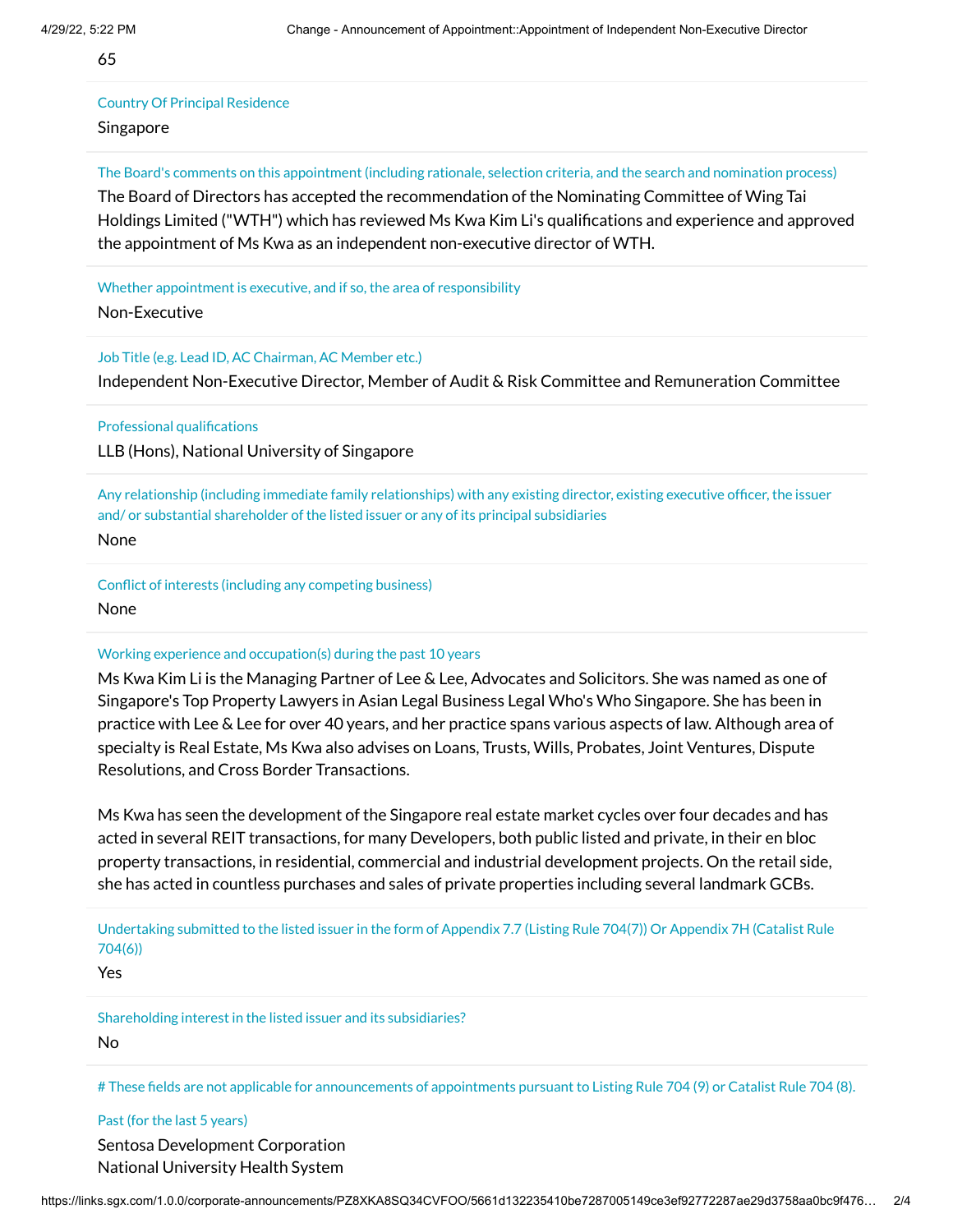HSBC Bank (Singapore) Limited

#### Present

Jurong Town Corporation Changi Airport Group (Singapore) Pte. Ltd. Mapletree Commercial Trust

(a) Whether at any time during the last 10 years, an application or a petition under any bankruptcy law of any jurisdiction was filed against him or against a partnership of which he was a partner at the time when he was a partner or at any time within 2 years from the date he ceased to be a partner?

No

(b) Whether at any time during the last 10 years, an application or a petition under any law of any jurisdiction was filed against an entity (not being a partnership) of which he was a director or an equivalent person or a key executive, at the time when he was a director or an equivalent person or a key executive of that entity or at any time within 2 years from the date he ceased to be a director or an equivalent person or a key executive of that entity, for the winding up or dissolution of that entity or, where that entity is the trustee of a business trust, that business trust, on the ground of insolvency?

No

(c) Whether there is any unsatisfied judgment against him?

No

(d) Whether he has ever been convicted of any offence, in Singapore or elsewhere, involving fraud or dishonesty which is punishable with imprisonment, or has been the subject of any criminal proceedings (including any pending criminal proceedings of which he is aware) for such purpose?

No

(e) Whether he has ever been convicted of any offence, in Singapore or elsewhere, involving a breach of any law or regulatory requirement that relates to the securities or futures industry in Singapore or elsewhere, or has been the subject of any criminal proceedings (including any pending criminal proceedings of which he is aware) for such breach?

No

(f) Whether at any time during the last 10 years, judgment has been entered against him in any civil proceedings in Singapore or elsewhere involving a breach of any law or regulatory requirement that relates to the securities or futures industry in Singapore or elsewhere, or a finding of fraud, misrepresentation or dishonesty on his part, or he has been the subject of any civil proceedings (including any pending civil proceedings of which he is aware) involving an allegation of fraud, misrepresentation or dishonesty on his part?

No

(g) Whether he has ever been convicted in Singapore or elsewhere of any offence in connection with the formation or management of any entity or business trust?

No

(h) Whether he has ever been disqualified from acting as a director or an equivalent person of any entity (including the trustee of a business trust), or from taking part directly or indirectly in the management of any entity or business trust? No

(i) Whether he has ever been the subject of any order, judgment or ruling of any court, tribunal or governmental body, permanently or temporarily enjoining him from engaging in any type of business practice or activity?

No